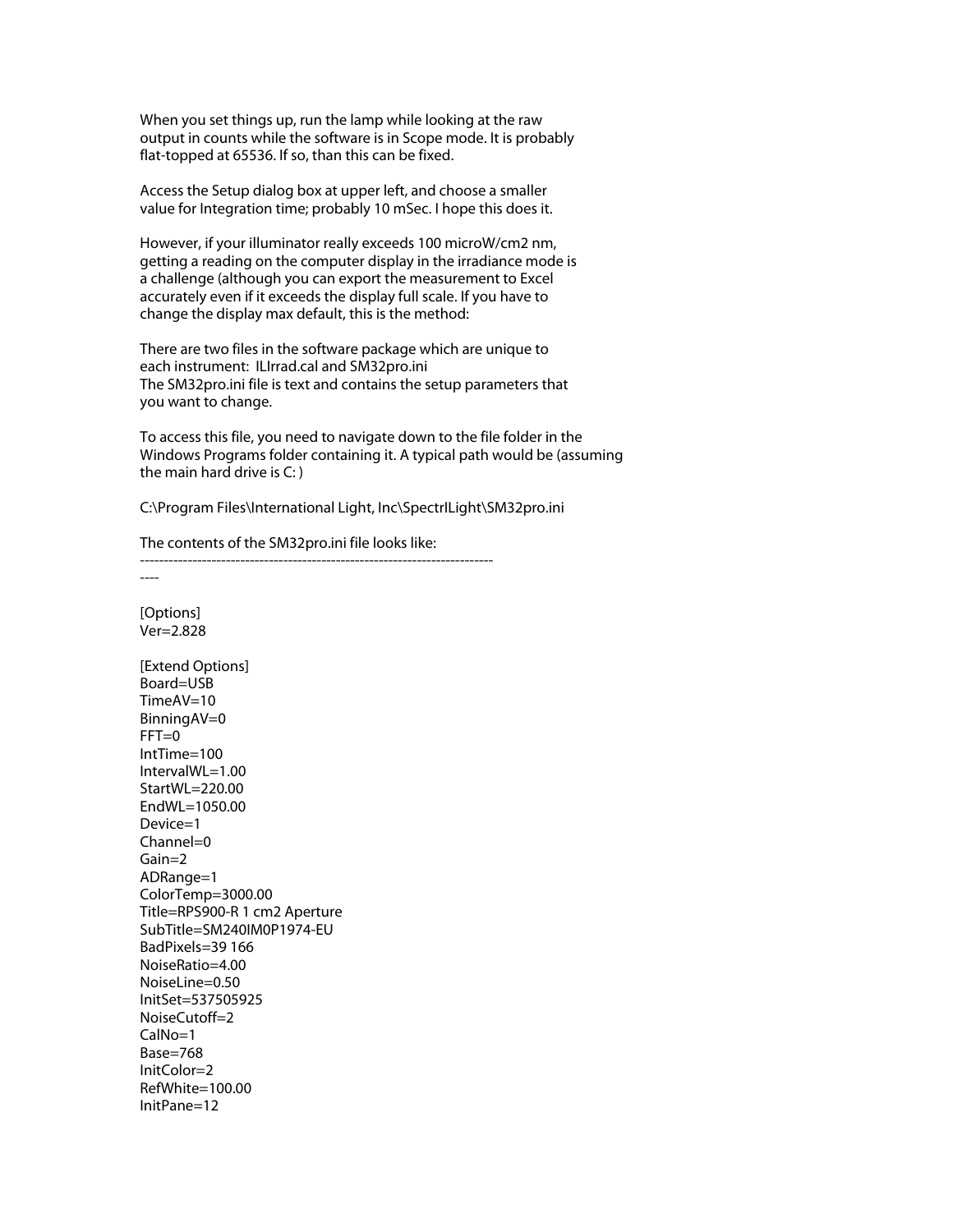Priority=1 IrradDist=100 PixelFlip=0 InitOption=3 PixelColor=255 TransColor=9109504 AbsorbColor=37632 IrradColor=8519755 BackColor=14745599 NoiseHighLow=0  $MaxA=5.0$ MaxI=100.0 [Hg-Ar Line] LineCount=38 Line 1=1849.5 Line 2=2536.5 Line 3=2967.3 Line 4=3021.5 Line 5=3131.6 Line 6=3341.5 Line 7=3650.1 Line 8=4046.6 Line 9=4077.8 Line 10=4358.4 Line 11=5460.8 Line 12=5769.6 Line 13=5780.2 Line 14=5790.7 Line 15=6965.4 Line 16=7067.2 Line 17=7147.0 Line 18=7272.9 Line 19=7384.0 Line 20=7503.9 Line 21=7514.7 Line 22=7635.1 Line 23=7724.0 Line 24=7948.2 Line 25=8006.2 Line 26=8014.8 Line 27=8103.7 Line 28=8115.3 Line 29=8264.5 Line 30=8406.2 Line 31=8424.6 Line 32=8521.4 Line 33=8667.9 Line 34=9123.0 Line 35=9224.5 Line 36=9354.2 Line 37=9657.8 Line 38=9764.5 [SM240] NI=6023

Pixel=2080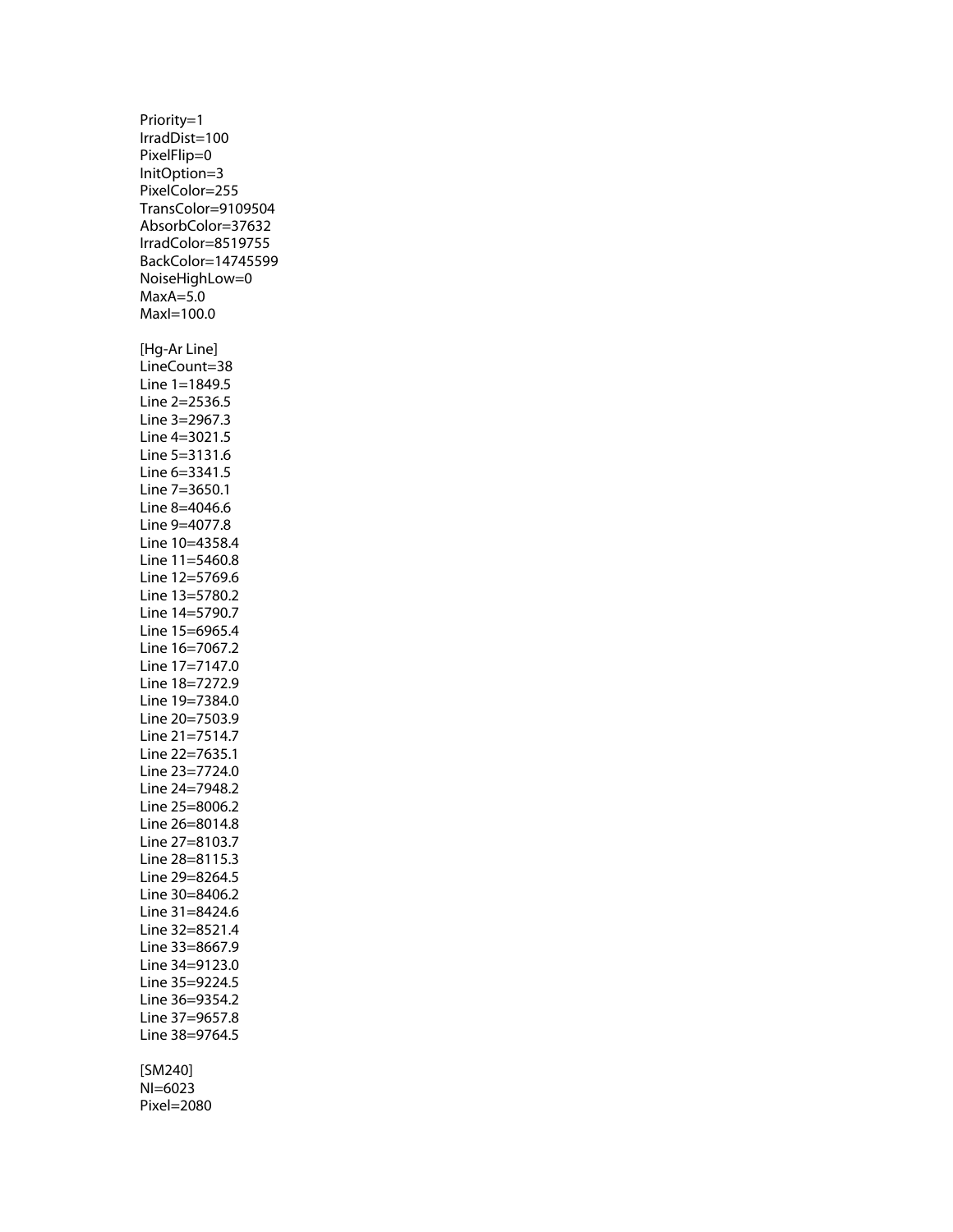Timer=252 BulkOrIso=0 MinIntTime=1 [SM250] Interface=PPI Base=0x378 Reg\_Offset=0x00 PP\_Repeat=1 Cable=SHORT Data\_Bits=16 Sensor=CCD Mode=0x8 Test=0x6 Shutter\_Speed=dual Shutter\_Bits=0x08 MaxBinX=8 MaxBinY=63 Guider\_Relays=True Columns=688 Rows=513 Imgcols=659 Imgrows=494  $BIC=16$  $BIR=16$ HFlush=8 VFlush=50 SkipC=4 SkipR=2 hbin=1 vbin=63 Control=True Target=-10.00 Cal=165 Scale=2.1 sensor = ICX084AL Color=False  $Noise = 10$  $Gain = 2$  $PixelXSize = 7.4$ PixelYSize = 7.4 [SM260] ComPort=0 Speed=2400 Parity=2 DataBit=8 StopBit=0 FlowControl=0 [SM301] TempCal=200 TempCal0=-3.811798337914 TempCal1=3462.920020089 TempCal2=-20698.96463541 TempCal3=-8267379.296770 OffVolt=0.7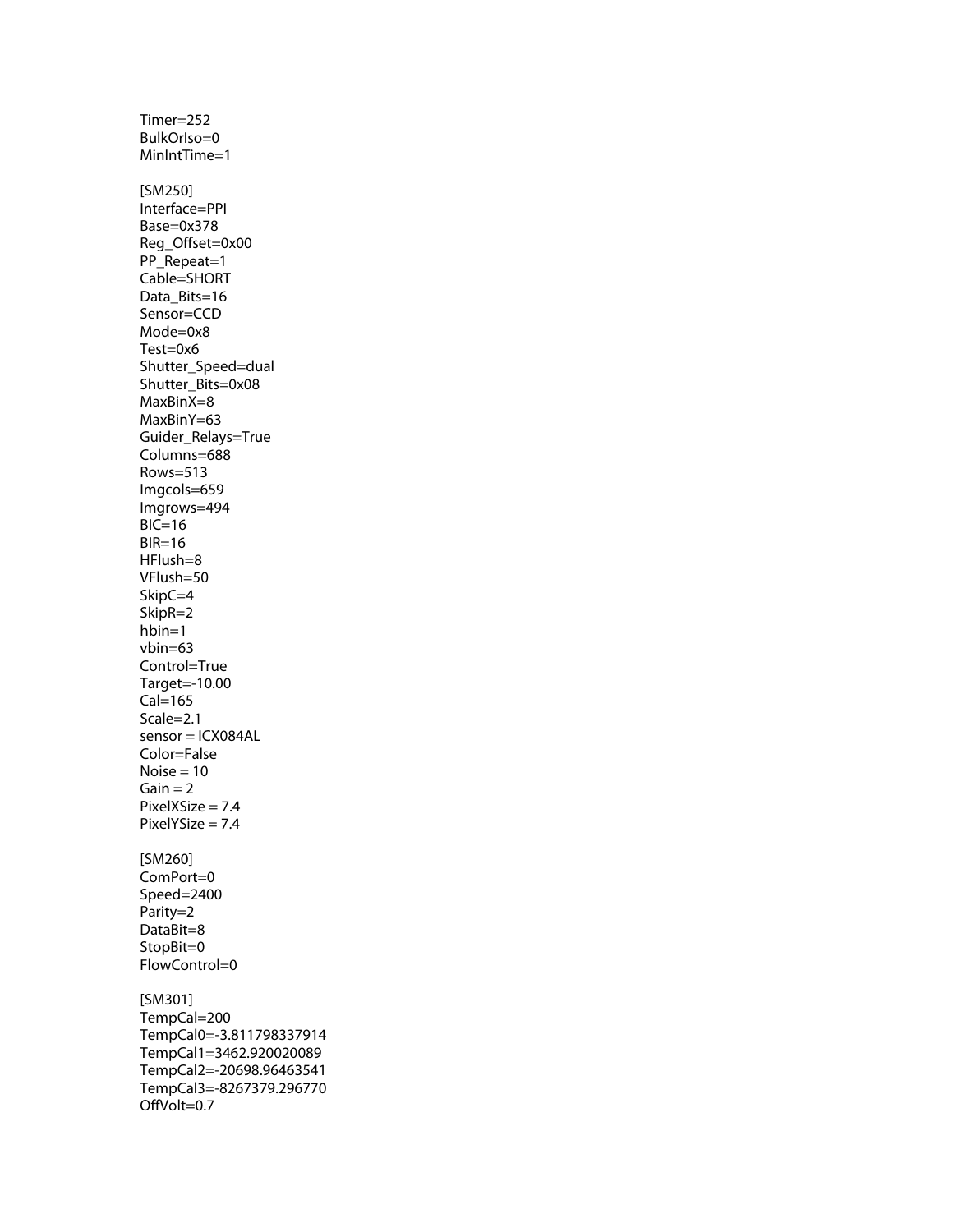Gain=2 Pixel=256  $TEC=1$  $CAP=2$ [Factory Default] Date=04/08/2005 08:07:51 Name=240-IMOP1974-EU PointCount=9 Data 1=2537;242 Data 2=3132;359 Data 3=3650;461 Data 4=4047;538 Data 5=4358;597 Data 6=5461;805 Data 7=6965;1082 Data 8=7635;1203 Data 9=8115;1289 BaseAddress=768 IntegrationTime=35 [Cal 1] Date=04/08/2005 08:07:51 Name=240-IMOP1974-EU PointCount=9 Data 1=2537;242 Data 2=3132;359 Data 3=3650;461 Data 4=4047;538 Data 5=4358;597 Data 6=5461;805 Data 7=6965;1082 Data 8=7635;1203 Data 9=8115;1289 BaseAddress=768 IntegrationTime=35

[Print Page] Organization=International Light Operator=L. E. Schmutz Sample=1 kW QTH at 100 cm, 14 sec total scan

--------------------------------------------------------------

At the bottom of the first batch of parameters in this list is the line:

MaxI=100.0

This sets the Maximum Irradiance to 100.0 microWatts/cm2 nm .

To increase the full scale default, just change this to your desired maximum, say:

MaxI=500.0

and save the file.